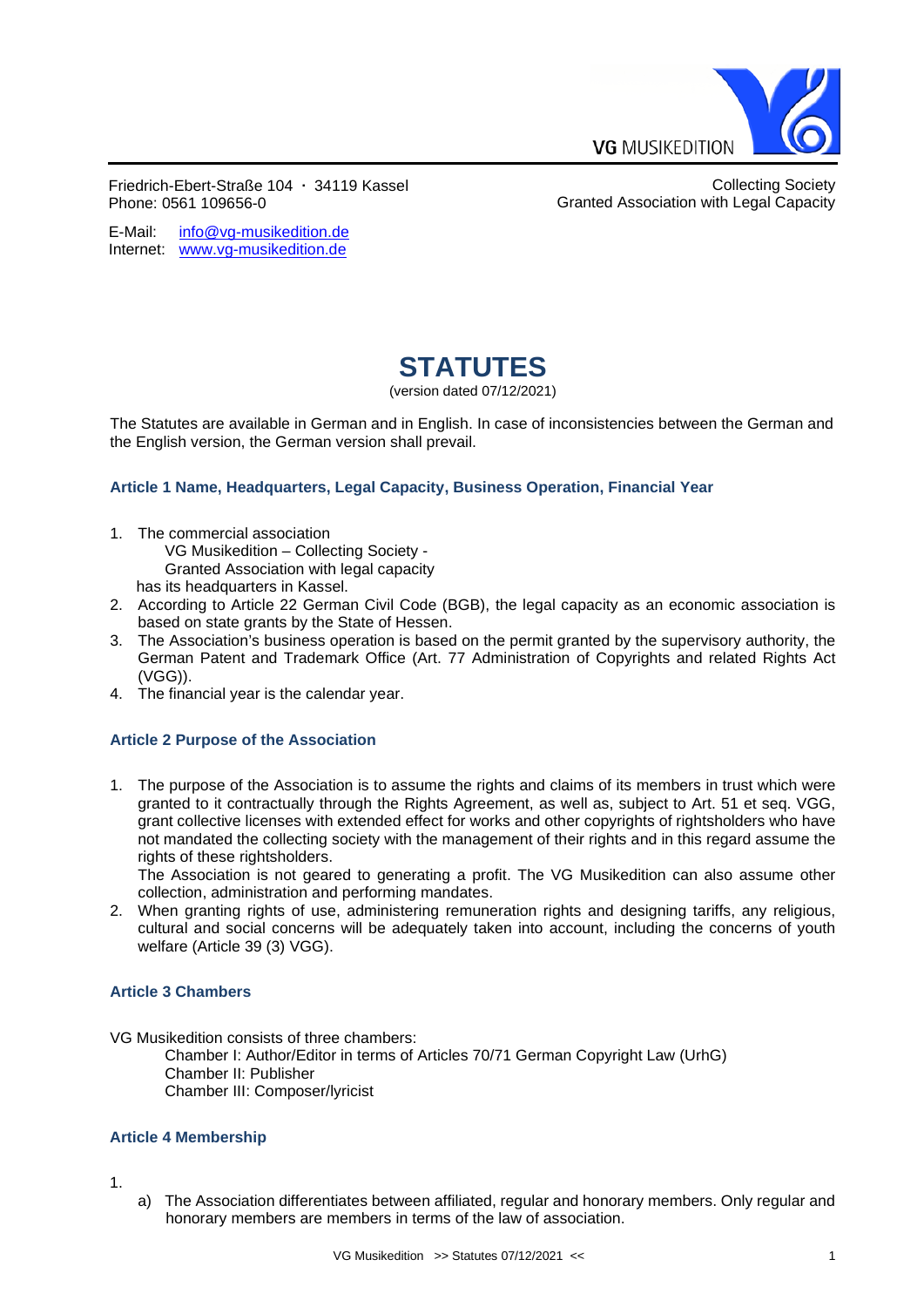- b) Affiliated right holders are right holders that have a direct perceptual relationship to VG Musikedition based on law or contract, however, do not (yet) fulfil the requirements for regular membership according to Article 4 (4) of the Statutes. The admission as an affiliated member must be applied for in text form (postal or electronic). The application must contain information on the fact that the applicant is the owner of rights or claims that are administered by VG Musikedition. Management decides on the application. Appeals against a rejection, which must be justified, can be submitted within four weeks of its receipt; this must be addressed to the board of directors whose decision is binding.
- 2.
- a) Admission as an affiliated member begins with the conclusion of the Rights Agreement.
- b) When concluding the Rights Agreement, the beneficial owner must decide which chamber he/she belongs to. In the event of admission as a regular member according to Art. 4 (4), he/she then exercises his active and passive voting right in this chamber. The decision on belonging to the respective chamber can be changed upon application.
- 3. Should an originator or author/editor have several successors, they will exercise their rights through an authorised person. He/she will continue the Rights Agreement in the name of the legal successor.
- 4.

a) 1. On application the beneficial owner must be admitted as a regular member in Chamber I after he/she has been an affiliated member for at least three years and has received on average at least EUR 50 in each of the last three financial years as royalties from VG Musikedition.

2. The beneficial owner is entitled to apply for admission as a regular member in Chamber II after he/she has been an affiliated member for at least three years and has received on average at least EUR 500 in each of the last three financial years as royalties from VG Musikedition.

3. The beneficial owner is entitled to apply for admission as a regular member in Chamber III after he/she has been an affiliated member for at least three years and has received on average at least EUR 100 in each of the last three financial years as royalties from VG Musikedition.

- b) The managing director decides on the application. Appeals against rejection, which must be justified, can be submitted; these must be sent to the board of directors in text form within four weeks after receiving the rejection. The decision by the board of directors is binding.
- c) Furthermore, the board of directors can admit affiliated members, personalities from the music industry or legal entities as regular members who support the interests, tasks and goals of VG Musikedition in a particular manner or whose cultural, artistic or scientific significance makes their admission seem desirable.
- 5. Furthermore, only a company or other legal entity can be admitted as an affiliated or regular member as publisher (Chamber II), that render publishing services in terms of these Statutes, the Rights Agreement and the Distribution Plans of VG Musikedition. Publishing services include the reproduction and distribution of works of music (with or without lyrics) in terms of the publishing law. Notwithstanding the above, the publishing service can also be performed by services in the sectors of promoting and marketing the work, financing and production or service and management. Included in the sector of service and management is, in particular, the necessary communication with VG Musikedition with regard to the work and its usage also on behalf of the creator, composer/publisher (e.g. by registering the work or the edition in terms of Arts 70/71 UrhG, compiling the programme according to Art.2 of the regulatory provisions of Distribution Plan A, sending the notifications to the royalty beneficiaries of Distribution Plan C, checking the settlement documents and processing returns). With the services mentioned, music publishers provide an economic benefit to VG Musikedition with the published works, by contributing to the remuneration of VG Musikedition and thus indirectly also increase the royalty payments made to publishers/composers and creators.

# **Article 5 Termination of Membership**

- 1. Membership shall end as follows:
	- a) By terminating the Rights Agreement or otherwise ending the Rights Agreement at the time the contract ends. Notice can be giving annually with a notice period of six months to 31.12. It must occur in writing either by registered letter or electronically. In the latter case, the electronic document must carry a qualified electronic signature pursuant to the signature act;
	- b) for companies, after the end of the liquidation process or by instituting insolvency procedures over the member's assets;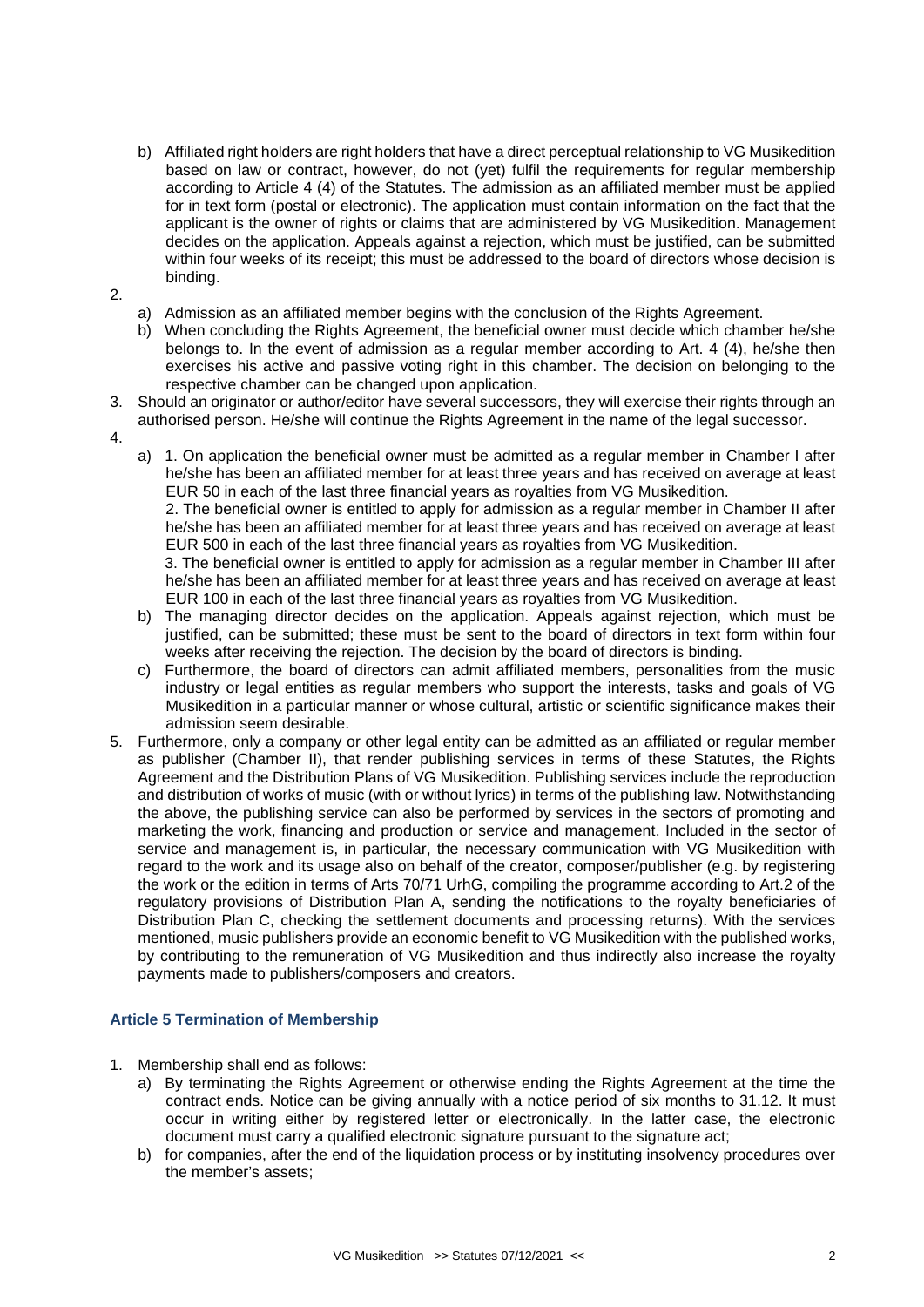- c) through exclusion for an important reason which can only be decided by the board of directors after hearing the defence of the person concerned. An important reason exists if a member has intentionally or gross negligently infringed the Statutes, the Distribution Scheme, the Rights Agreement, the Association's interests or the copyright law.
- d) at the end of the proxy according to Art. 4 (3).
- 2. VG Musikedition is obligated to continue collecting, administering and distributing the revenue from the rights according to the general provisions if the beneficial owner is entitled to revenue from the rights
	- a) for usage during a period before the administrative relationship was effectively terminated or the withdrawal of rights was effective, or
	- b) from a right of use that the collecting society granted before the administrative relationship was effectively terminated or the withdrawal of rights was effective.

## **Article 6 Management Bodies**

The Associations management bodies are

- the members' meeting in terms of BGB and VGG,
- the board of director as supervisory body in terms of VGG,
- the executive board in terms of BGB.

The executive board consists of one or two people (managing directors) that form full-time management.

## **Article 7 Meeting of Affiliated Members**

1.

- a) The president invites the affiliated members with three weeks prior notice. The invitation must be in written form. The notice period begins on the day the invitation is sent. For the invitation to be effective, it is sufficient to properly send it to the last address communicated to VG Musikedition (email address). In this meeting, which is chaired by the president or his/her deputy, the board of directors presents the annual financial report and provides information to the affiliated members.
- b) The board of directors can decide to hold the meeting of affiliated members together with the members' meeting.
- 2. Every three years, the meeting elects up to two delegates from each chamber from its midst for the meeting of regular members (members' meeting). The delegates remain in office until the end of the meeting in which the new election takes place. Re-election is possible.
- 3. The delegates of the affiliated members are entitled to all the rights of regular members until the end of their office with the exception of
	- the passive voting right,

- discharging the board of directors and management as the executive board in terms of BGB and electing and dismissing members of the board of directors,

- the right to be represented.

The delegates can participate in an advisory capacity in all decisions taken by the member' meeting on which they are not entitled to vote.

## **Article 8 Members' Meeting**

- 1. The president invites the regular members to the annual members' meeting with three weeks' notice within eight months after the end of the financial year. The invitation must be in writing by specifying the agenda and providing an extract from the annual financial report. The notice period begins on the day the invitation is sent. For the invitation to be effective, it is sufficient to properly send it to the last address communicated to VG Musikedition (email address). The date of the members' meeting is generally announced on the website four months before the meeting. Later announcement, if it occurs immediately, has no influence on the resolutions of the members' meeting.
- 2. An extraordinary meeting is held upon request by the board of directors or upon request by a third of the regular members.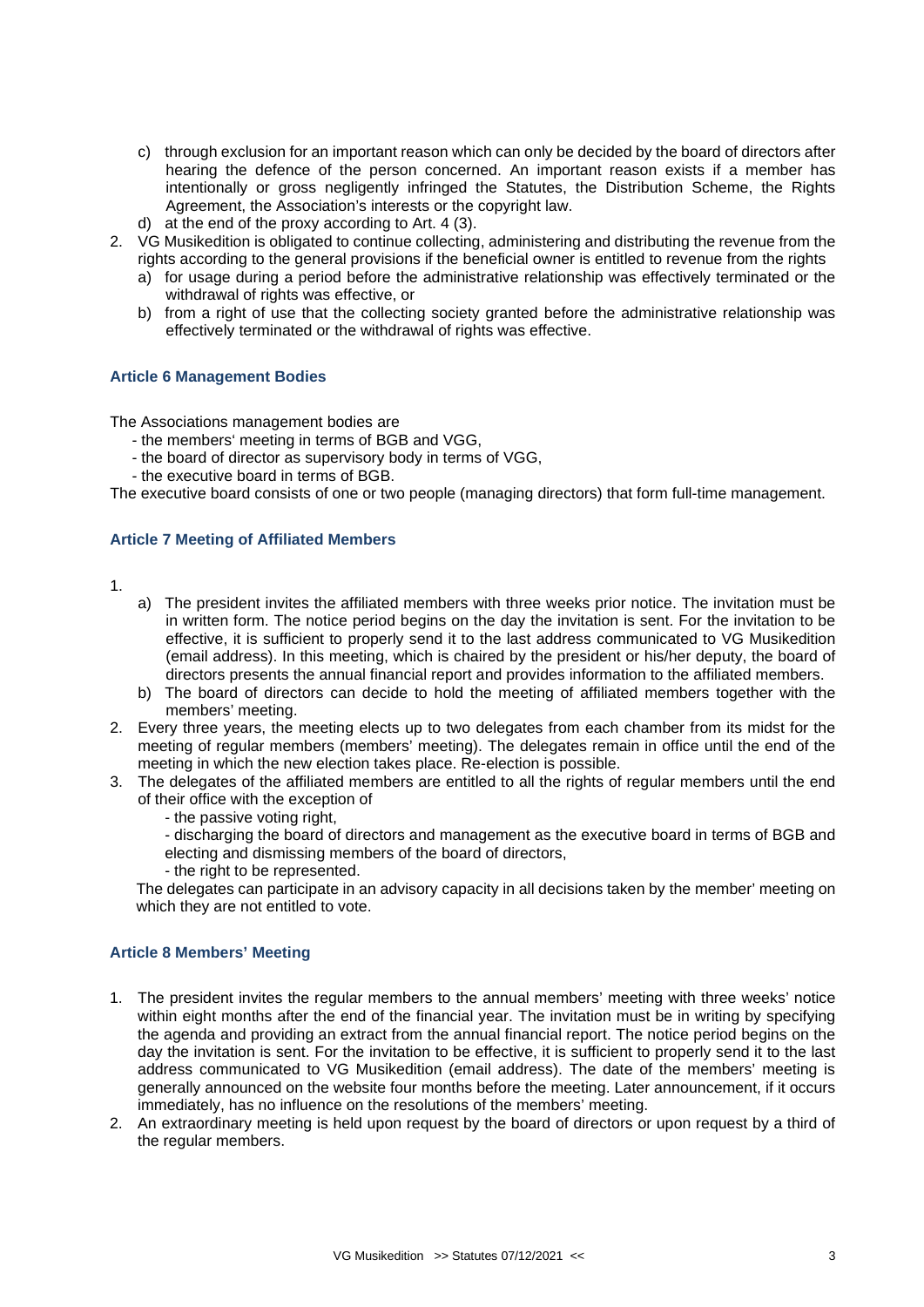- 3.
- a) Applications to the members' meeting can only be made in writing by adhering to a notice period of at least 10 weeks before the meeting by
	- each member if the application is verifiably supported by 7 other members;
	- the board of directors;
	- management.
- b) Applications must be handed to management.
- c) Applications with regard to points on the agenda can be made in the members' meeting by every member with a right to vote. This shall also apply to applications to change the Statutes which refer to Statute provisions that were made at due date. Otherwise emergency motions on changes to the Statutes are not permitted.

Nominations for the board of directors, the committees and the board of trustees as well as for the auditor of the board of trustees can be submitted by regular members to management no later than 10 weeks before the members' meeting; with the exception of nominations for the board of directors, this right is also granted to the delegates from among the affiliated members. With the exception of any necessary subsequent nominations, additional nominations are not possible in the members' meeting. Management assesses the nominations with regard to passive eligibility and publishes a list of candidates in the agenda of the members' meeting.

- 4.
- a) Each regular member has one vote during the meeting.
- b) Legal entities exercise their right to vote through their legal or organisational representative. If they are prevented from exercising their right to vote, the right to vote can be exercised by a representative entered in the trade register or by an authorised signatory in terms of Art. 54 German Commercial Code (HGB). These representatives must be permanently employed by the company. A written authorisation must be sent to the office at least two weeks before the members' meeting using the form intended for this; in the event of a verifiably non-culpable omission, this must be rectified immediately, however at the latest three workdays before the start of the members' meeting by submitting a doctor's certificate. A representative may not exercise the right to vote for more than five publishers.
- c) Every member may be represented in the members' meeting provided the representation does not raise fears of a conflict of interests. Fear of a conflict of interests is general raised by authorising
	- members of other chambers,
	- affiliated members,
	- users or persons economically intertwined with users,
	- persons that represent the interests of users or members of other chambers.

Fear of a conflict of interests is generally not raised if another regular member of the same chamber or a close relative of the member is authorised.

The number of members pursuant to this provision that can be represented by the same person is limited to the legally prescribed minimum number. The representative is bound by instructions. The representation must be announced to VG Musikedition at least two weeks before the members' meeting using the form intended for this. If a member is prevented from attending due to illness, the announcement of representation is possible at the latest three workdays before the start of the members' meeting by submitting a doctor's certificate.

- d) Powers of attorney and proxies to represent a member are limited to the respective upcoming members' meeting.
- 5.
- a) On decision of executive board or of the board of directors, headquarter employees, experts (e.g. on copyright) or specialists concerning the technical realisation are allowed to join the members' meeting.
- b) The decision about the participation of further guests at the members' meeting lies with the board of directors who can delegate this decision for resolution to the members' meeting.
- 6. Minutes must be kept about the members' meeting, which are signed by the chair of the meeting.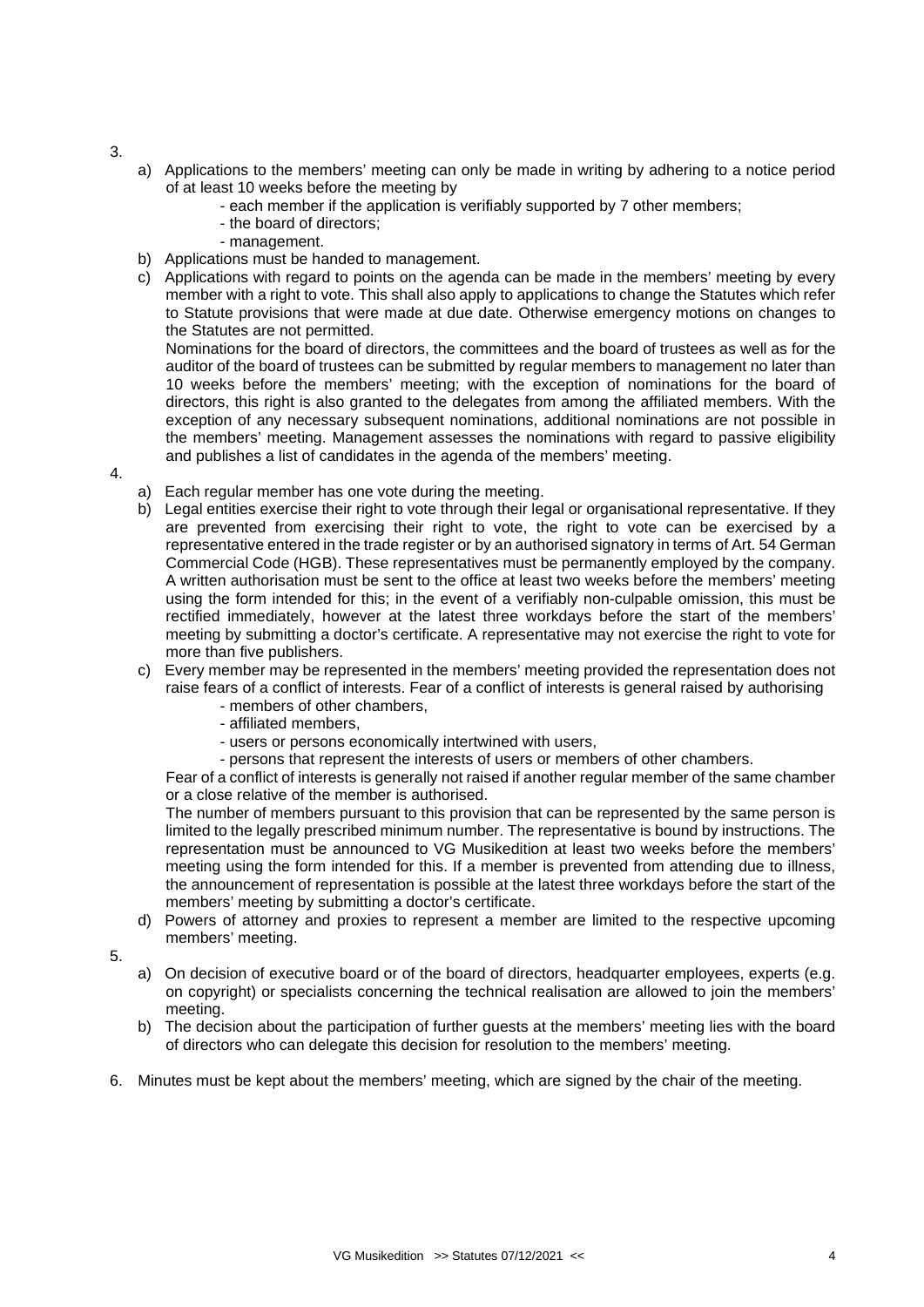# **Article 9 Voting in the Members' Meeting**

- 1. The meeting of regular members is chaired by the president or his/her deputy.
- 2. The meeting is responsible for the following matters, in particular:
	- a) receiving the management report and the annual financial statements;
	- b) receiving and approving the transparency report;
	- c) discharging the board of directors and management as the executive board in terms of BGB;
	- d) electing and dismissing members of the board of directors and the committees provided it concerns the committees for which the members' meeting is responsible;
	- e) nominating honorary members and honorary presidents upon recommendation by the board of directors;
	- f) passing resolutions concerning the voting procedure, which is part of the Statutes;
	- g) passing resolutions concerning changes to the Statutes, amendments to the Rights Agreement and the Distribution Scheme;
	- h) passing resolutions on the use of non-distributable revenue from rights;
	- i) passing resolutions on general investment policies with regard to revenue from rights;
	- j) passing resolutions on the general principles for deductions from the revenue from rights, including general principles for deductions to cover administration costs;
	- k) determining the conditions at which the beneficial owner can grant rights to anyone to use works or other subject matters for non-commercial purposes;
	- l) passing resolutions on the establishment and financing of provident and support institutions as well as institutions for cultural support including the thus necessary deductions from the revenue from rights:
	- m) passing resolutions on the dissolution of the Association.
- 3. Votes and elections in the members' meeting are conducted via an electronic voting system, with ballot papers or by show of hands. The meeting chair determines the voting procedure.
- 4. The members' meeting is responsible for all Association matters beyond the list in clause 2 provided the Statutes do not stipulate otherwise.
- 5.
- a) Resolutions are considered passed if the absolute majority of the votes cast is reached unless the Statutes provide otherwise. Abstentions and invalid votes are considered not cast if the Statutes provide for unanimity when passing resolutions.
- b) aa) Changes to the Statutes, amendments to the Rights Agreement, changes to the general principles of the Distribution Scheme, its terms of execution and resolutions regarding the dissolution of the Association are resolved separated by chambers, whereby each chamber shall have one vote.

bb) Changes to the Statutes, amendments to the Rights Agreement and resolutions regarding the dissolution of the Association are passed if there is unanimity between the three chambers. Changes to the Distribution Scheme A are considered passed if chambers I and II agree. Changes to the Distribution Scheme B are considered passed if chambers II and III agree. Changes of the Distribution Scheme C are considered passed if chamber II agrees.

cc) Within the chambers, the voting procedure is such that a two-thirds majority of the members in attendance who are eligible to vote is required for any changes to the Statutes (including the general principles of the Distribution Scheme). In the case of the dissolution of the Association, the two-third majority must be composed of at least half of the total number of members belonging to the respective chamber. Any changes to the Rights Agreement and to the terms of execution for the Distribution Scheme require an absolute majority of valid votes cast.

- 6. If a vote concerns just one chamber, only members of this chamber are entitled to vote. Resolutions are passed in the manner described in paragraph 5. a) of this clause.
- 7.
- a) Instead of exercising the right to vote in the members' meeting, the members who are eligible to vote as well as delegates can cast their vote before the members' meeting electronically (e-voting). In addition, the members have the option to follow the members' meeting per live-stream after prior registration.
- b) Exercising the right to vote via e-voting is only possible with regard to the nominations and applications (votes) published in the agenda. Exercising the right to vote via e-voting is not transferrable and irrevocable.
- c) Member that are represented by others in the members' meeting or participate in the members' meeting as representatives (proxies) for another member cannot exercise their right to vote via evoting.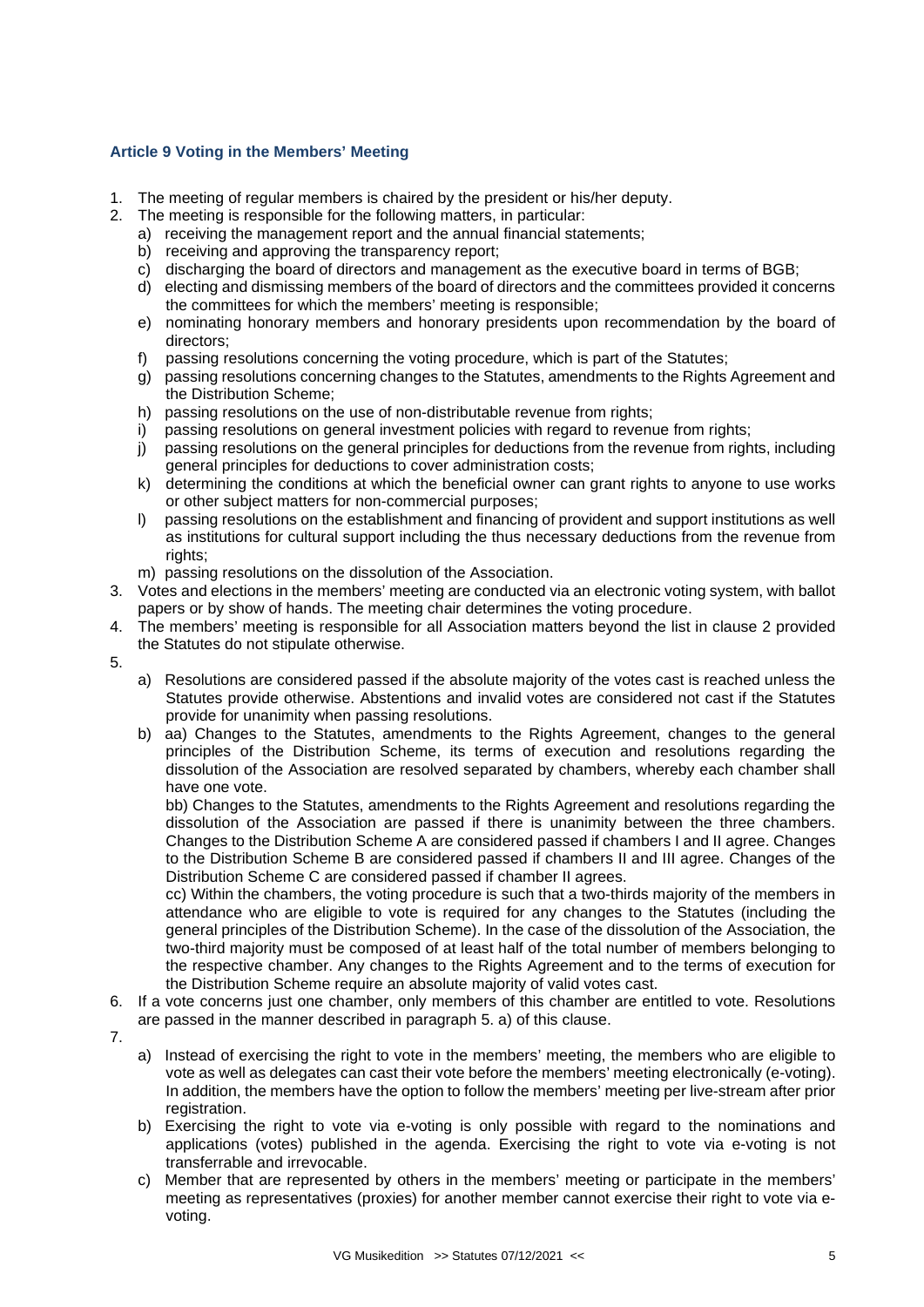- d) A prerequisite for participating in e-voting and the live-stream is that the deadlines valid here and the authentication requirements determined by management and published on the VG Musikedition website are adhered to.
- 8. The invalidity of resolutions by the members' meeting can only be asserted by way of an action. It cannot be based on
	- a) an infringement of rights exercised electronically brought about by technical disruptions, if the disruption was not caused by VG Musikedition either gross negligently or intentionally,
	- b) an infringement of the procedural provisions if the infringement does not affect the resolution. Only members attending the members' meeting are entitled to assert procedural violations if they declare an objection to the resolution, and every non-attending member, should this be referred to, asserts that they were unjustly barred from the members' meeting or the subject matter of the application was not made properly known.

The suit must be filed within six weeks after the members' meeting.

# **Article 10 Board of Directors**

- 1. The board of directors consists of at least four, maximum five persons who are elected by the members of the three chambers jointly.
- 2. The board of directors is composed as follows:
	- 1 author or editor in terms of Articles 70/71 UrhG (chamber I),
	- 3 publishers (chamber II), whereby one publisher should be an owner of rights pertaining to editions or works pursuant to Articles 70/71 UrhG,
	- 1 composer or lyricist (chamber III).

If it is not possible to elect a board member from one chamber, a further board member can be elected from another chamber.

Publishers able to be elected are persons who have been the owner of an individual company, a personally-liable shareholder of a general partnership or a limited partnership, a managing director of a GmbH company, a board member of a public limited company or who have held a leadership position in a music publishing house for at least the last five years. Only one person from a particular publishing house or a publishing group can belong to the board of directors.

- 3. The members of the board of directors elect the president and deputy from their midst. They should not belong to the same chamber.
- 4. The board of directors is elected for three years; it remains in office until the end of the members' meeting in which the new election takes place. Re-election is possible.
- 5. If a board member departs, the remaining board members co-opt a board member. This requires confirmation at the next members' meeting.
- 6. The board of directors shall decide with simple majority of votes cast by the members in attendance; if a vote is tied, the acting president has the casting vote.

The board of directors constitutes a quorum if at least 3 members are present.

- 7.
- a) Business is managed by full-time management (executive board in terms of BGB) which is appointed and recalled by the board of directors. Management is bound by the instructions from the board of directors. The board of directors issues rules of procedure for management; these stipulate transactions that require approval from the management board.
- b) The board of directors determines the remuneration and other payments for management.
- 8. The powers of the board of directors include the following, in particular:
	- a) supervision and control of management,
		- b) regulation of application fees and membership fees.
		- c) appointment and dismissal of the auditor,
		- d) mergers and alliances with the participation of the Collecting Society, founding subsidiaries, takeovers of other organisations and acquisitions of shares in or rights to other organisations,
		- e) resolutions on the principles of risk management,
		- f) acquisition, sale and leasing immovable objects,
		- g) taking and giving loans as well as providing collateral on loans,
		- h) regulating flat rate costs and commission on the basis of Art. 9 (2) j),
		- i) compiling and changing tariffs as well as the conclusion of overall contracts
		- j) determining distribution dates.
		- $k$ ) compiling the statutes of the culture fund,
		- l) creating special committees,
		- m) excluding members if there is an important reason to do so,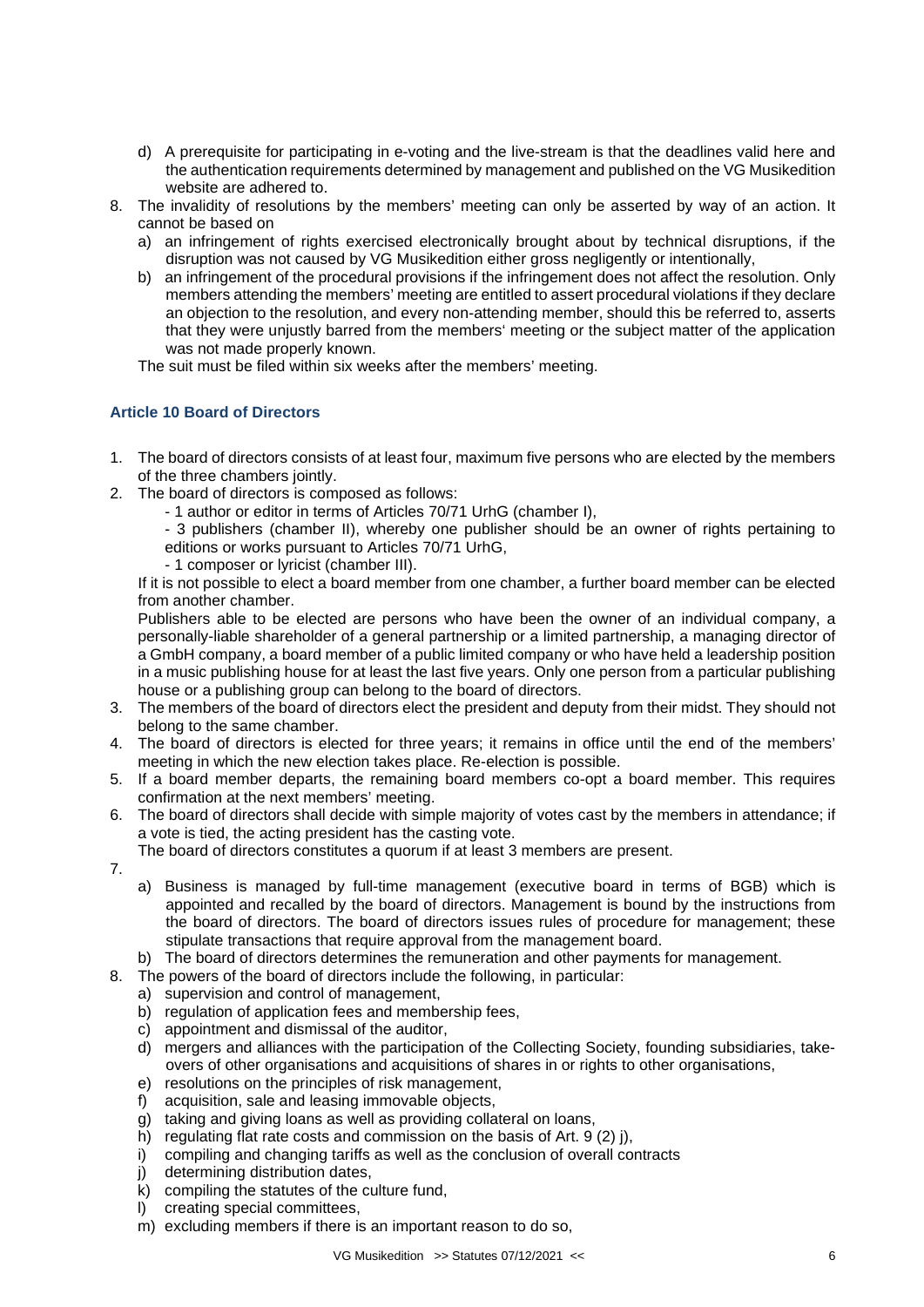- n) conclusion, context and ending representation agreements and collection mandates with other collecting societies,
- o) passing resolutions concerning the distribution and allocation of royalties from reciprocal agreements with foreign collecting societies to individual divisions, in case no individual net settlement is possible,
- p) passing resolutions on the administrative conditions unless these Statutes envisage other responsibilities,
- q) passing resolutions on all questions for which there is a legal or statute-related responsibility.
- 9. The board of directors is responsible for the duties arising from Art. 21 (2) VGG.
- 10. The board of directors issues its own rules of procedure. Minutes are to be kept of the meetings of the board of directors.
- 11. The board of directors works in an honorary capacity. Members of the board of directors are reimbursed their travelling costs and cash expenses as well as a daily allowance (meeting allowance) in an appropriate amount which is determined by the legal and economic committee.

# **Article 11 Executive Board (Management)**

- 1. Management is the executive board in terms of BGB and is appointed and recalled by the board of directors.
- 2. Members of management work full-time and receive remuneration and other payments for their work that is determined by the board of directors.
- 3. Management represents the Association in court and out-of-court. If management consists of two persons, they are each entitled to represent the Association on their own.
- 4. If only one person has been appointed by the board of directors and he/she is absent for an extended period, the Association will appoint two honorary members that are appointed by the board of directors.
- 5. Management must submit a list of members of the board of directors and management to the relevant supervisory body which shows name, first name, status and residence. It must verify this list by submitting the minutes of the assembly or meeting. Furthermore, it must report any changes to these bodies immediately after they have been affected.

# **Article 12 Committees**

- 1. VG Musikedition should have the following standing committees whose responsibilities are the following, in particular:
	- a) Works committee charged with protecting the registered editions and works (Articles 70/71 UrhG) and assessing them,
	- b) Legal and economic committee handling legal and economic matters, including the structure of tariffs and distribution schedules,
	- c) Church music committee handling all matters concerned with churches and non-denominational churches.
- 2. The committees serve the board of directors and prepare its resolutions.
- 3. The members' meeting decides on the composition and number of the members of the permanent committees. The works committee and the church music committee consist of a maximum of 5 persons and a minimum of 3 persons. The legal and economic committee consists of a maximum of 8 persons and a minimum of 5 persons. The members of the standing committees are elected jointly by the members of the three chambers.
- 4. The members of the standing committees are elected for 3 years. Re-election is possible. If a member departs prematurely, the board of directors can appoint a new member which must be approved by the next members' meeting.
- 5. Committed meetings are convened and chaired by the managing director.
- 6. Apart from the standing committees, the board of directors can also appoint special committees for single or multiple matters falling under the responsibility of VG Musikedition.
- 7. Members of the board of directors are entitled to participate in all committee meetings.
- 8. The members of the committees work in an honorary capacity. Members of the committees are reimbursed their travelling costs and cash expenses and receive a daily allowance (meeting allowance) in an appropriate amount which is determined by the board of directors. Details should be regulated in travel and daily allowance rules.